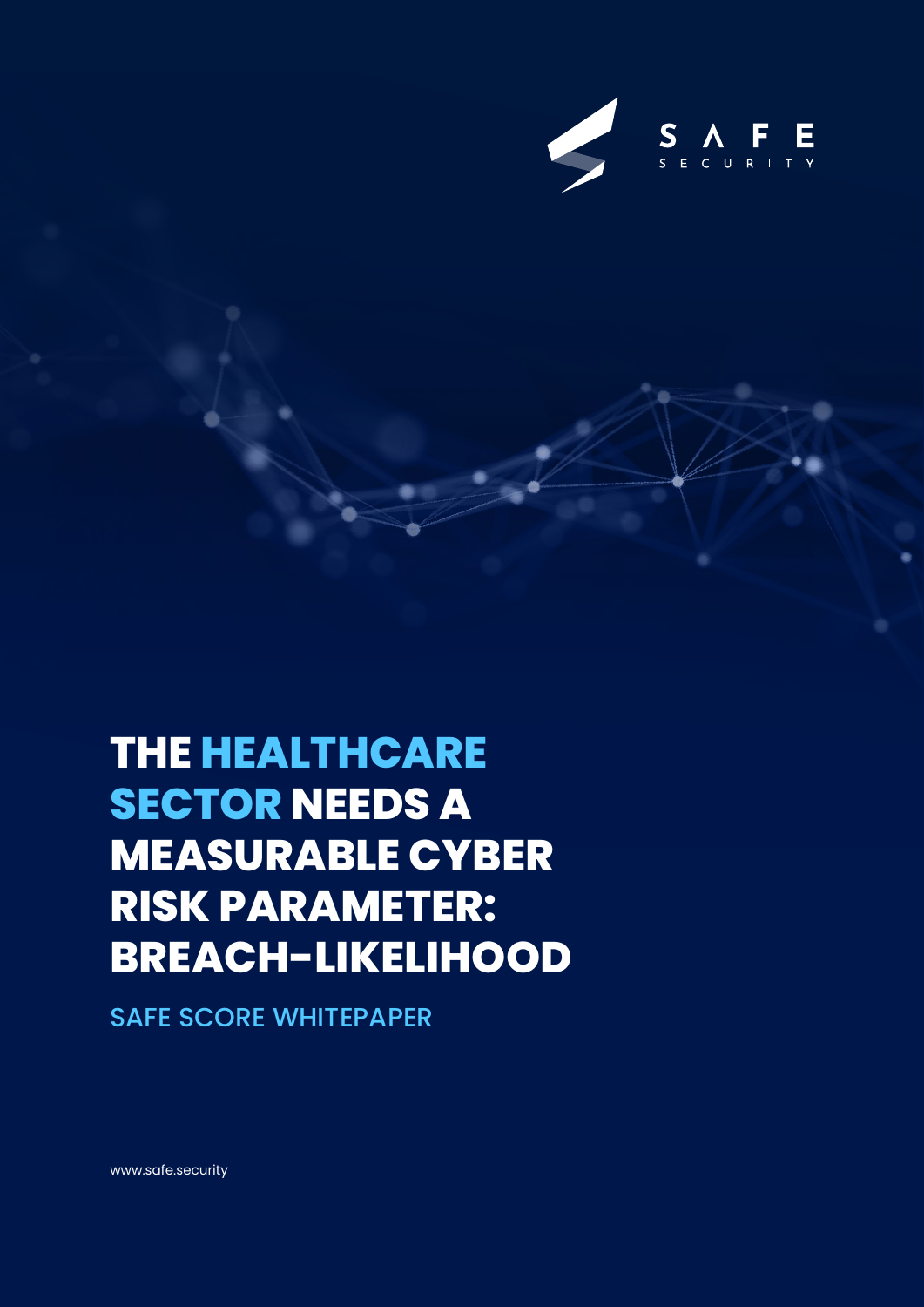

## **Introduction**

#### **Cyber risk is a public health threat**

Aligning cybersecurity and patient safety initiatives not only will help your organization protect patient safety and privacy, but will also ensure continuity of effective delivery of high-quality care by mitigating disruptions that can have a negative impact on clinical outcomes. - John Riggi, Senior Advisor for Cybersecurity and Risk, American Hospital Association

Most healthcare organizations assess risk by weighing a data breach's impact on revenue, legal, reputational, and regulatory exposures. Unfortunately, cyberattacks in this sector are not just limited to financial, regulatory or reputational impact; it directly impacts patients. Universal Health Services (UHS) recently reported losing \$67 million after its Ryuk ransomware attack in September 2020. It took three weeks for the organization to get its 400 U.S. health system sites back online. A New England Journal of Medicine study shows that a delay of fewer than five minutes in traffic causes 4% more hospital deaths over the following

30 days - imagine the dire consequences in case of cyber attacks that cripple a healthcare center. In 2019, Israeli researchers showed medical scans vulnerable to fake tumors. In 87% of the cases in which the malware removed cancerous modules, doctors concluded very sick patients were healthy.

If hackers can tamper with CTs or MRIs, it could lead to insurance fraud, ransomware, cyberterrorism, and incorrect surgeries. The American Public Health Association has recognized the growing cyber risk to public health and was joined by 80 other organizations that sent a letter to Congress in May 2019 urging a more robust and comprehensive approach to sector security.

The current attitudes toward cybersecurity must grow beyond the belief that cyber risk can lie solely within the silos of information technology. Cybersecurity is not just an "IT" issue alone.

**HISTORICALLY, HACKERS HAVE THREATENED THE CONFIDENTIALITY OF MEDICAL INFORMATION THROUGH DATA BREACHES WHERE THEY OBTAIN SOCIAL SECURITY NUMBERS OR FINANCIAL DATA. BUT IF HACKERS THREATEN THE INTEGRITY OF MEDICAL DATA, SUCH AS BY CHANGING LABORATORY VALUES OR HACKING A REMOTE MEDICAL DEVICE, THAT COULD POSE A VERY REAL DANGER TO PATIENTS"**

Rod Piechowski, health IT expert and Vice-President of Thought Advisory at the HIMSS.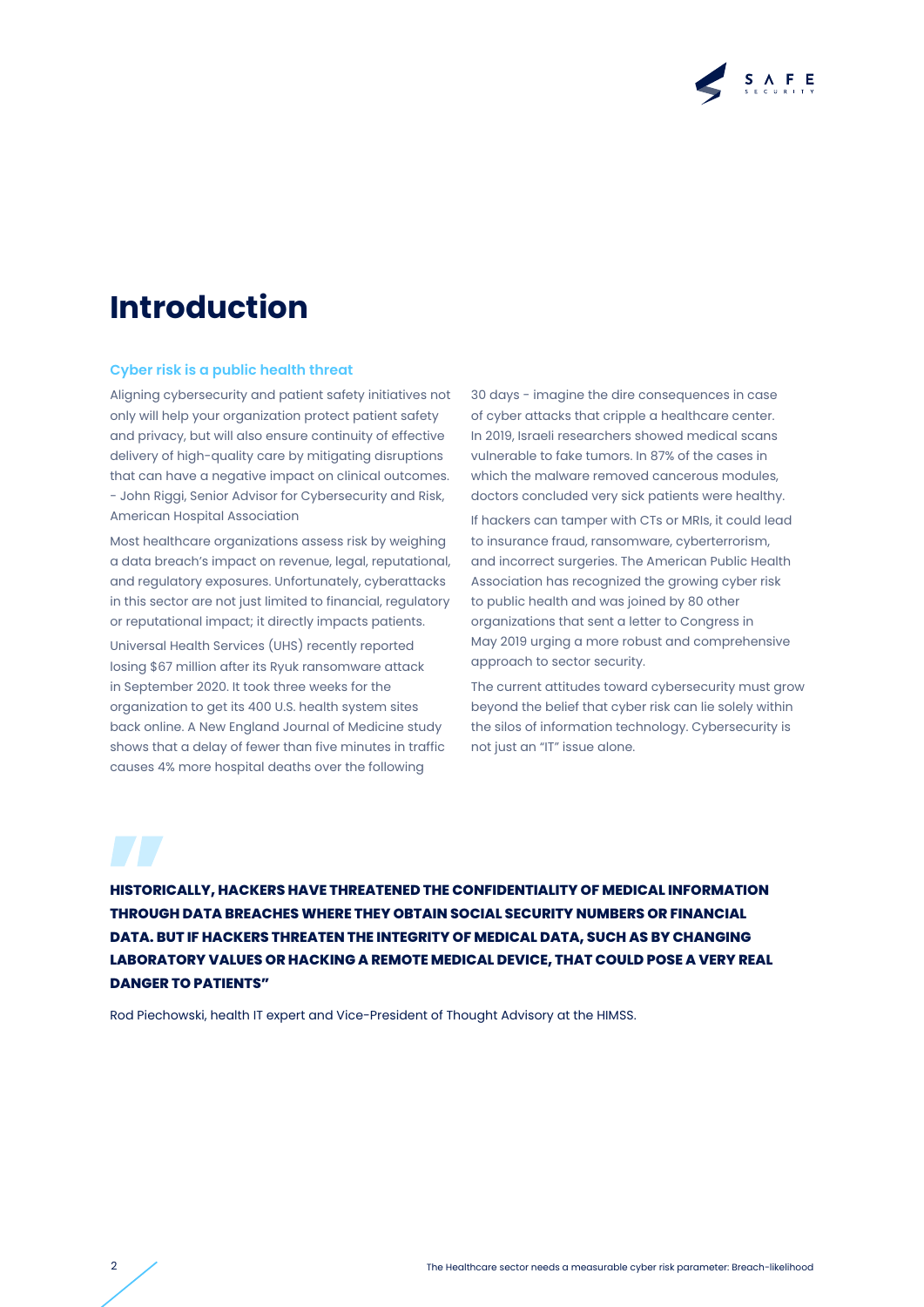

#### INTRODUCTION

of initial compromise in hospitals **89%** is still through emails

Comparitech analysts estimate that ransomware attacks on US healthcare organizations cost them

**US \$20B**

in 2020 alone.

Hospitals account for

of all significant data breaches. **30%**

The sector will invest

**~\$125 billion** in cybersecurity between

**2020-25**

The cost of ransomware alone has grown by

**1094% since 2015**



**of cyberattacks begin 57% with trusted insiders.** 



**of healthcare IT security leaders say they don't<br>have the right personnel.** 



**of hospital administrators** 

**of them feel inadequately trained or unprepared to mitigate cyber risks**





**of U.S. health employees have never received cybersecurity awareness training but felt they should have.**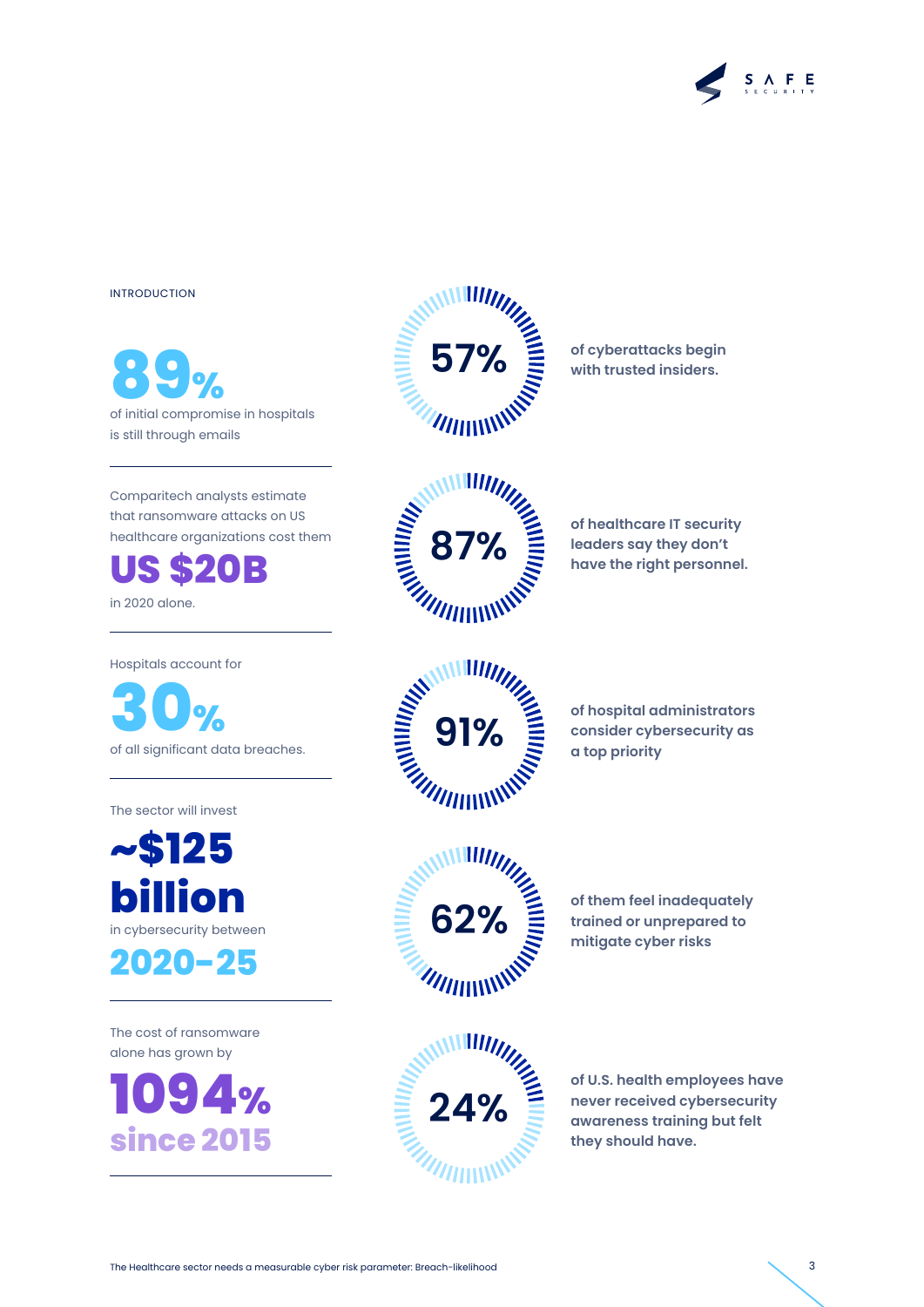

## **Current cybersecurity practice in the healthcare sector**

Cybersecurity is often relegated as a duty of nonmedical staff in healthcare organizations. To curb this perspective and build a culture of cybersecurity, a legislatively derived task group, co-led by the AHA, has developed resources on how to incorporate cyber into enterprise risk. In addition, NIST released Draft NISTIR 8286, Integrating Cybersecurity and Enterprise Risk Management (ERM), to encourage the integration of cybersecurity within enterprise risk management.

Compliance standards are designed to create a specific scope boundary or 'enclave,' limiting its applicability. For instance, compliances may not

always protect assets, systems, and functions that are business-critical, even if they are outside of the scope of that enclave. In addition, organizations may still need to implement more dynamic controls to improve their overall security.

While continuous compliance management is the bedrock of cybersecurity in this sector, it also relies on detecting business-critical functions threats rather than predicting the likelihood of breaches. With the rate at which cybercrime is evolving, the regulatory red tape makes it difficult to update regulations fast enough to provide adequate cybersecurity.

| <b>Positives</b>                                   | Limitations                                   |                                                                                       |  |
|----------------------------------------------------|-----------------------------------------------|---------------------------------------------------------------------------------------|--|
| • Objective assessment                             | • Point in Time                               | • Ordinal Values (i.e., labels)<br>- performing math on<br>these values is unreliable |  |
| of specific controls are<br>in place               | • Control assessments<br>don't measure risk   |                                                                                       |  |
| • Heavily Policy Driven<br>• Accepted by Regulator | • Not all controls are<br>of equal importance | • A small Sample set of<br>assets considered for<br>assessing controls                |  |
|                                                    |                                               |                                                                                       |  |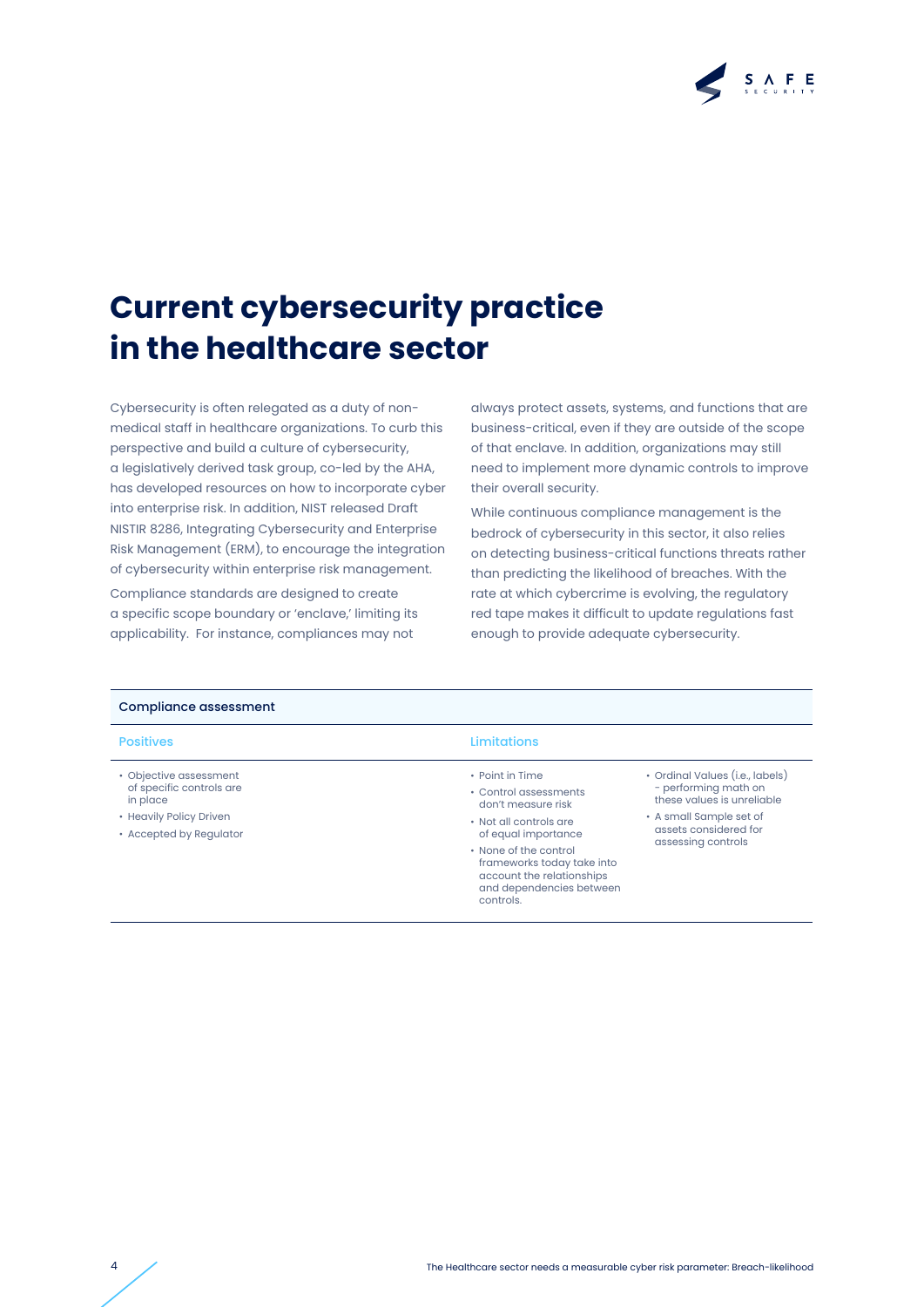

| <b>Input</b>                                                                                                         | <b>Risk Assessment Activities</b>                                                                               | <b>Output</b>                                                                                                     |
|----------------------------------------------------------------------------------------------------------------------|-----------------------------------------------------------------------------------------------------------------|-------------------------------------------------------------------------------------------------------------------|
| • Hardware<br>• Software<br>• System interfaces<br>• Data and information<br>• People<br>• System mission            | Step 1.<br><b>System Characterization</b>                                                                       | • System Boundary<br>• System Functions<br>• System and Data<br>• Criticality<br>System and Data<br>• Sensitivity |
| • History of system attack                                                                                           | Step 2.<br><b>Threat Identification</b>                                                                         | <b>Threat Statement</b>                                                                                           |
| • Report from prio<br>risk assessments<br>• Any audit comments<br>• Security requirements<br>• Security test results | Step 3.<br>Vulnerability Identification                                                                         | <b>List of Potential</b><br>Vulnerability                                                                         |
| • Current controls<br>• Planned controls                                                                             | Step 4.<br><b>Control Analysis</b>                                                                              | List of Current and<br><b>Planned Controls</b>                                                                    |
| • Threat source motivation<br>• Threat capacity<br>• Nature of vulnerability<br>• Current controls                   | Step 5.<br>Likelihood Determination                                                                             | <b>Likelihood Rating</b>                                                                                          |
| • Mission impact analysis<br>• Asset criticality<br>• Data criticality<br>• Data sensitivity                         | Step 6.<br><b>Impact Analysis</b><br>• Loss of Integrity<br>• Loss of Availability<br>• Loss of Confidentiality | <b>Impact Rating</b>                                                                                              |
| • Likelihood of threat exploitation<br>• Magnitude of impact<br>• Adequacy of planned<br>of current controls         | Step 7.<br><b>Risk Determination</b><br>J                                                                       | <b>Risk and Associated</b><br><b>Risk Levels</b>                                                                  |
|                                                                                                                      | Step 8.<br><b>Control Recommendation</b>                                                                        | <b>Recommended Controls</b>                                                                                       |
|                                                                                                                      | Step 9.<br><b>Result Documentation</b>                                                                          | <b>Risk Assessment Report</b>                                                                                     |

The Healthcare sector needs a measurable cyber risk parameter: Breach-likelihood 5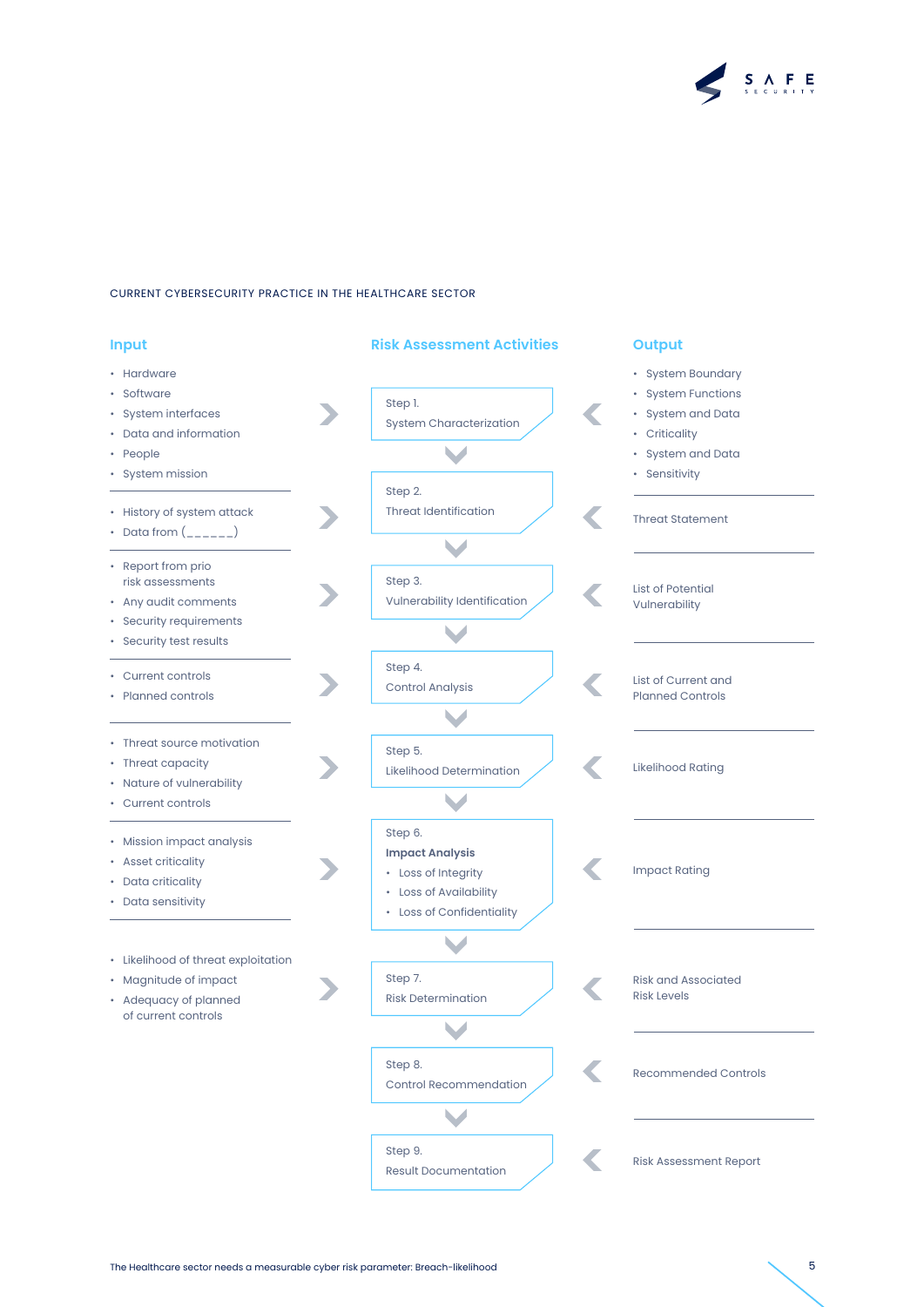

| Risk Matrix (driven by consultants / internal teams)    |                                                                                                |                                                                                         |  |  |
|---------------------------------------------------------|------------------------------------------------------------------------------------------------|-----------------------------------------------------------------------------------------|--|--|
| <b>Positives</b>                                        | <b>Limitations</b>                                                                             |                                                                                         |  |  |
| • Ouick and intuitive<br>• Relatively low-cost approach | • Subjective Interpretations<br>• Ordinal Values<br>• Basic math operations<br>• Point in Time | • Small Sample Set<br>of Assets Considered<br>• Large Risk variance<br>on the same cell |  |  |

|            |               |                | Impact            |                   |                  |                 |              |
|------------|---------------|----------------|-------------------|-------------------|------------------|-----------------|--------------|
|            |               |                | <b>Negligible</b> | <b>Minor</b>      | <b>Moderate</b>  | <b>Critical</b> | Catastrophic |
|            |               |                | <\$10K            | <\$10K to <\$100K | <\$100K to <\$1M | <\$1M to <\$10M | > \$10M      |
|            | Frequent      | $99%+$         | <b>Medium</b>     | Medium            | High             | High            | High         |
|            | Likely        | $>50\% - 99\%$ | <b>Medium</b>     | Medium            | Medium           | High            | High         |
| Likelihood | Occasional    | $>25\% - 50\%$ | Low               | Medium            | Medium           | Medium          | High         |
|            | <b>Seldom</b> | $>1\% - 25\%$  | Low               | Low               | Medium           | Medium          | Medium       |
|            | Improbable    | <1%            | Low               | Low               | Low              | Medium          | Medium       |
|            |               |                |                   |                   |                  |                 |              |

**Risk A** Likelihood is 2%, impact is \$10M equals **\$200K Risk B** Likelihood is 20%, impact is \$100M equals **\$20M**

The products of the likelihoods and impacts of the risks: \$200,000 for Risk A (2% × \$10 million) and \$20 million for Risk B (20% × \$100 million). These two very different risks would actually be plotted in the same cell (that is, same row, same column) on a risk matrix!

 $\boldsymbol{\kappa}$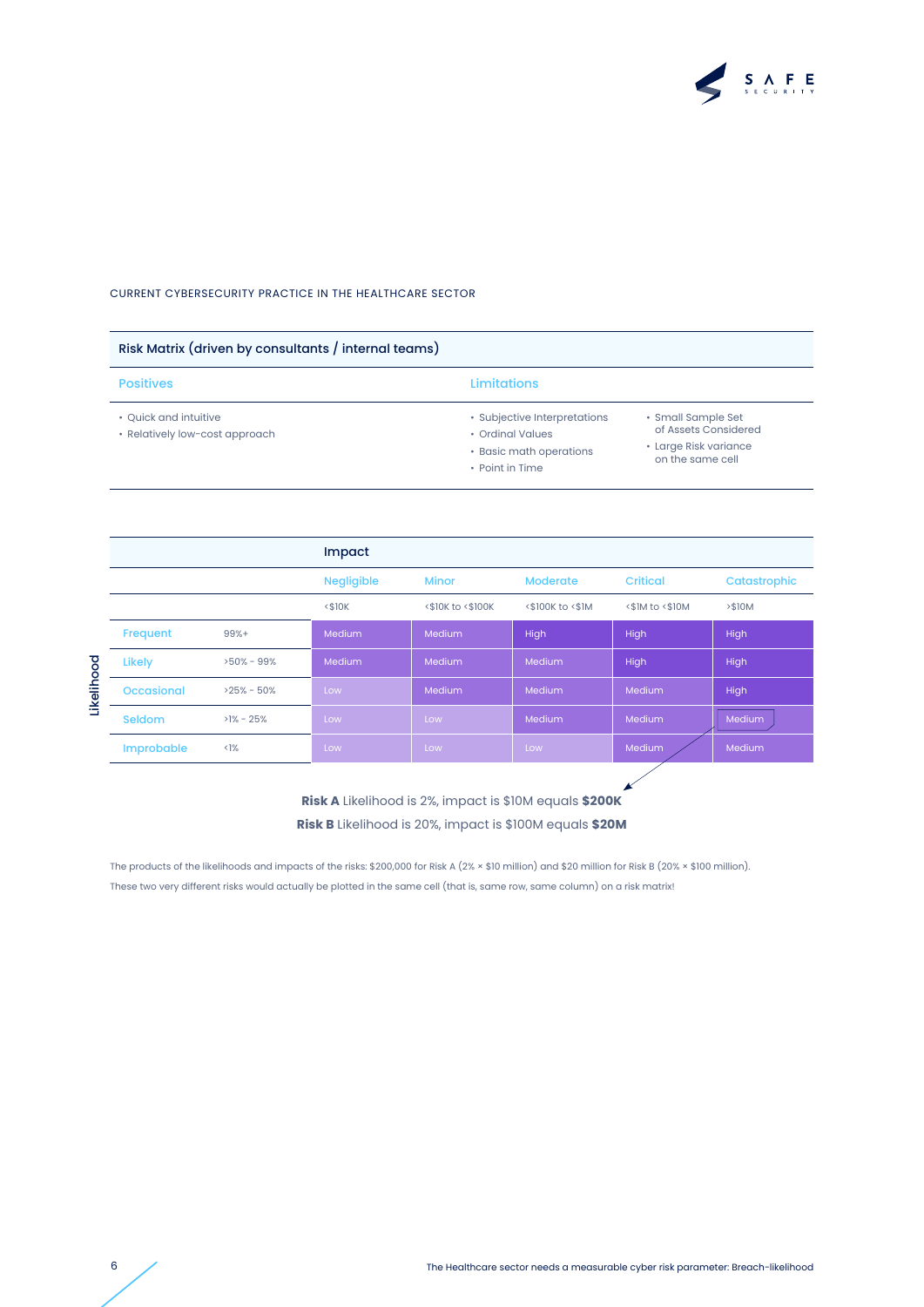

#### Risk-Based Vulnerability Management (RBVM)

- Objective assessment of specific technical controls are in place
- Industry-wide acceptance

### Positives **Limitations**

- Only applicable for vulnerabilities and does not take into account the people and policy element
- No scientific and industryaccepted way to merge various CVSS Scores and CVE IDs together.
- Does not represent an accurate picture when one does not provide Temporal and Environmental Data for the asset
- The score does not depict the likelihood of a breach

**Exploitability** 

**Metrics**

Attack Vector

Attack complexity Privileges Required

User Interaction

Integrity Impact Required Attack Vector

**Impact Metrics** Confidentiality Impact

### **Metric Group**

Exploit Code Maturity Remediation Level Report Confidence

#### **Base Metric Group Temporal Environmental Metric Group**

Modified Base Metrics Confidentiality Requirement. Integrity Requirement. Availability Requirement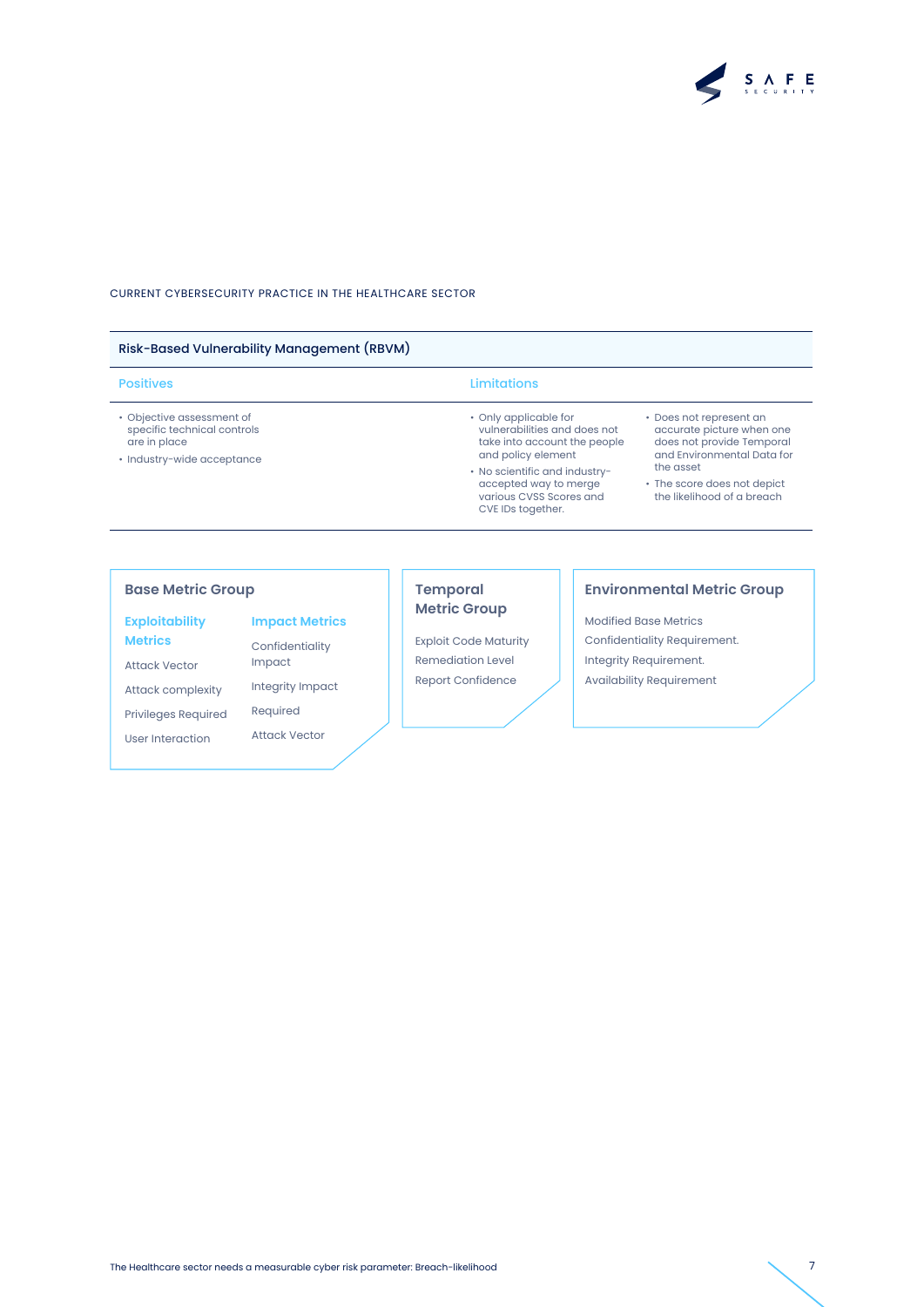

| <b>Positives</b>                     |                                                                                                         | <b>Limitations</b>                                                                                                                                                                                   |                                                                                                                                                                       |  |
|--------------------------------------|---------------------------------------------------------------------------------------------------------|------------------------------------------------------------------------------------------------------------------------------------------------------------------------------------------------------|-----------------------------------------------------------------------------------------------------------------------------------------------------------------------|--|
| • Ease of Deployment<br>• Consultant | • Useful for benchmarking<br>against industry peers<br>• Easy for Boards and<br>executives to relate to | • A significant part of an<br>organisation's risk landscape<br>is not be included as the<br>external digital footprint<br>is generally less then 1% of<br>the total tech stack in an<br>organisation | • In most cases, this gives<br>a false sense of security<br>if you have a good score<br>• Your security risk posture<br>is publicly disclosed<br>without your consent |  |
|                                      |                                                                                                         |                                                                                                                                                                                                      | • No People, Policy aspect<br>incorporated in the overall<br>scoring                                                                                                  |  |



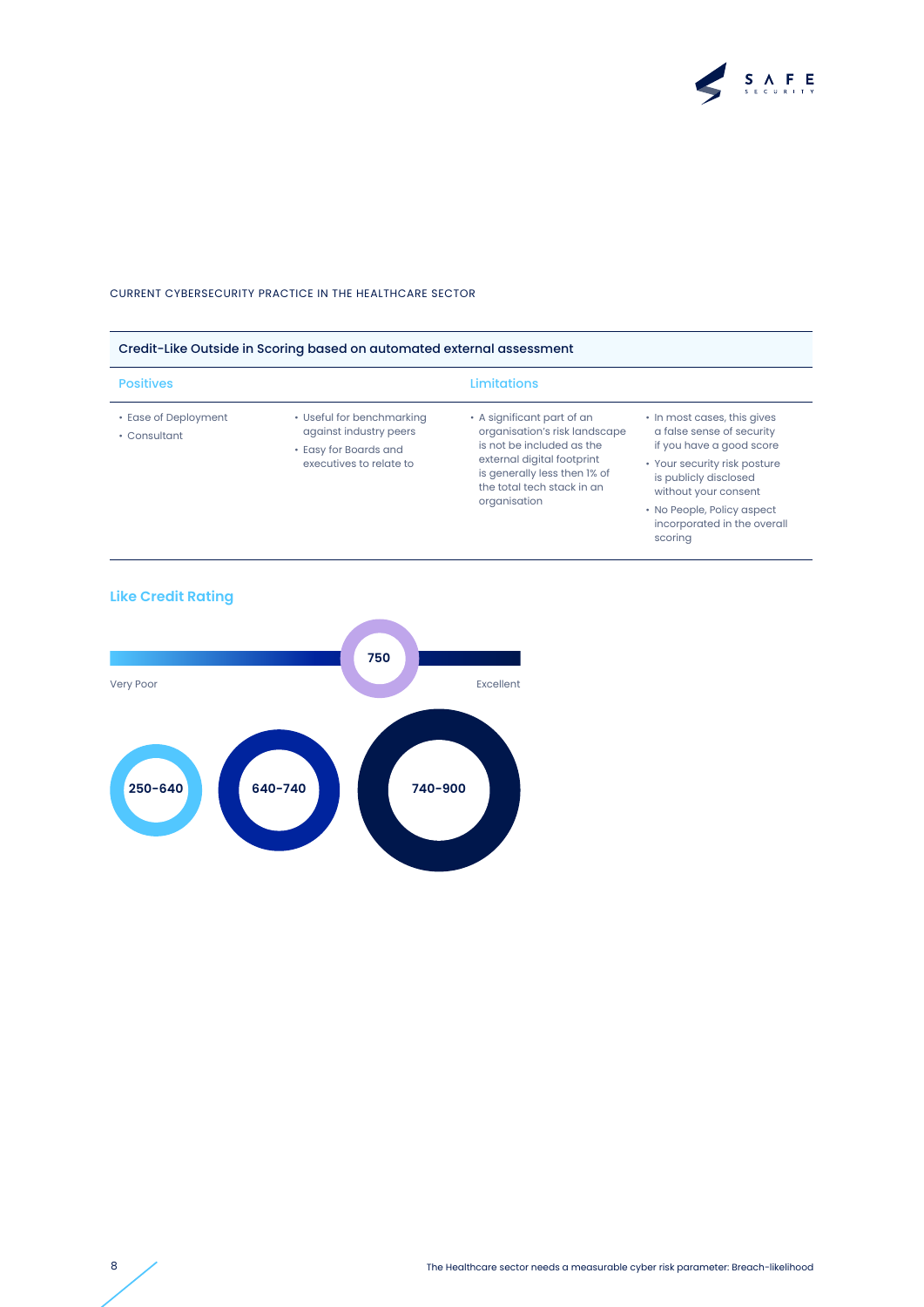

### **How can cyber risk be measured?**

Enterprise Risk is the function of the likelihood of a breach and the business function. Gartner supplements it with the following definition: Cyber Risk Quantification (CRQ) is a method for expressing risk exposure from interconnected digital environments to the organization in business terms [Gartner; Cyber Risk Quantification: Hype Cycle for Risk Management, 2020 (G00442047)]

The mathematical models leveraged to measure cyber risks include the Bayesian Network, FAIR, CVaR (Cyber Value at Risk), Hubbard, and Seiersen (H&S) among others.

**(Threat + Vulnerability + Impact) x (Probability + Velocity) = Risk**

#### **Breach-likelihood and risk quantification in healthcare cybersecurity**

According to the HSS, Quantitative methods of risk assessment have the following advantages:



[Source: Cox, L. Djangir Babayev, William Huber. (June 9, 2005). Some Limitations of Qualitative Risk Rating Systems. Risk Analysis, 25:3: https:// onlinelibrary.wiley.com/doi/abs/10.1111/j.1539-6924.2005.00615.x.

#### Freund, J. (June 19, 2019).

And, "Gartner 2019 Debate: Quantitative vs. Qualitative Cyber Risk Analysis." Gartner: https://www.risklens.com/blog/gartner-2019 debatequantitative-vs-qualitative-cyber-risk-analysis/ ]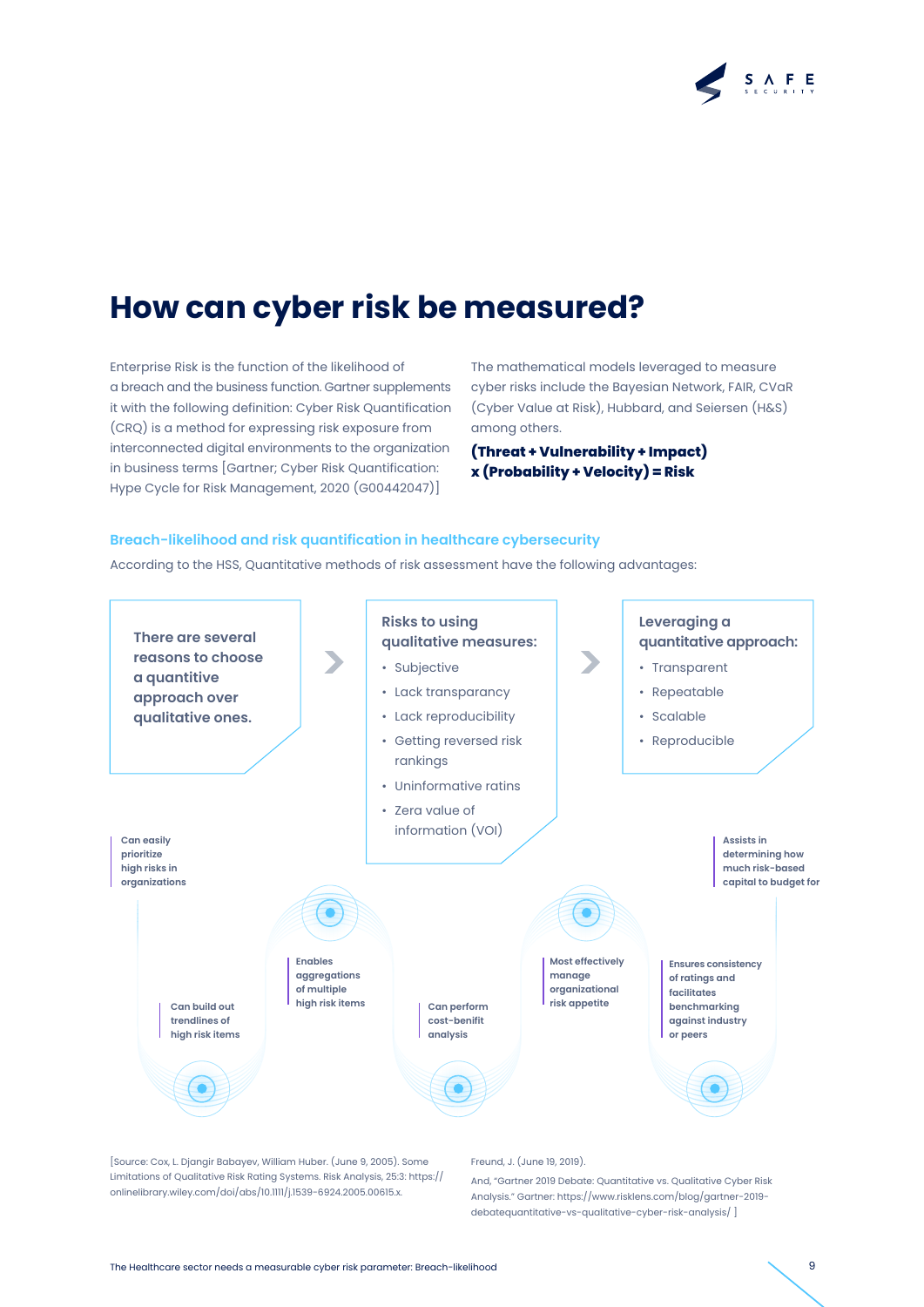

### **Why should cyber risk be measured?**

The current enterprise risk models followed by the healthcare sector are compliance-heavy. The models followed in this sector include NIST CSF, NACD, and COSO, to name a few.

**Currently, healthcare organizations are stringently following all compliances and government requirements, but what is missing is:**

- 1. A cybersecurity strategy that harmonizes enterprise goals
- 2. A complete picture of all cybersecurity practices, policies, and products in a de-jargonized and un-siloed, integrated manner
- 3. A culture of cybersecurity that permeates across departments

The philosophy of breach-likelihood prediction is recognized by authorities yet not adopted by organizations - in May 2020, the U.S. Department of Health and Human Services released a report that describes cyber risk management approaches and risk calculation methodologies that healthcare organizations can apply with special guidance for smaller organizations.

**Traditionally, qualitative measurements have been used by security leaders to prioritize cyber risks. However, there is no metric to evaluate outcomes. For instance:**

- What is the total risk an organization faces after/ despite investing in multiple products and services?
- What is the difference of impact between the riskiest and the second most risky vulnerabilities present?
- Is the difference between cyber risks ranked #1 and #2 the same as that of #2 and #3?
- On what basis is a risk categorized as high/ medium/low?
- What is the efficiency of the cybersecurity products/ services or patching vulnerabilities; if resources are applied to a particular risk, what is the change in the overall risk posture and its RoI?

**Breach likelihood scores help healthcare organizations with:**

#### **1. Risk Prioritization**

- The knowledge of breach-likelihood scores can help enterprises understand their exposure and its real-time impact.
- Based on this data, they can make decisions either to accept the risk yet improve their risk posture by purchasing cyber insurances, accept the risk and forgo any changes, especially when the investment required to mitigate the risk is larger than its dollar value impact, or mitigate the vulnerabilities by defining their cyber risk appetite and cyber risk tolerance.

### **2. Effective Utilization of Security Resources and Security Budgeting:**

- Businesses are 'project' led when it comes to cybersecurity investments. Most of the purchases are to detect threats in the environment, and these services might overlap in their capabilities.
- With breach-likelihood and Digital Business Risk Quantification, organizations can make data-driven real-time decisions such as where to invest and how much investment is sufficient. Effective utilization of limited cybersecurity budget limits duplication of technical abilities and guides investments based on cyber risk priorities.

#### **3. Cyber Resilience**

- Quantification of cyber risks enables the Board to make an informed decision about Cyber Insurance premium purchases.
- The information about the real-time enterprise-wide dollar value impact of risk provides an objective metric for cyber risk indemnification.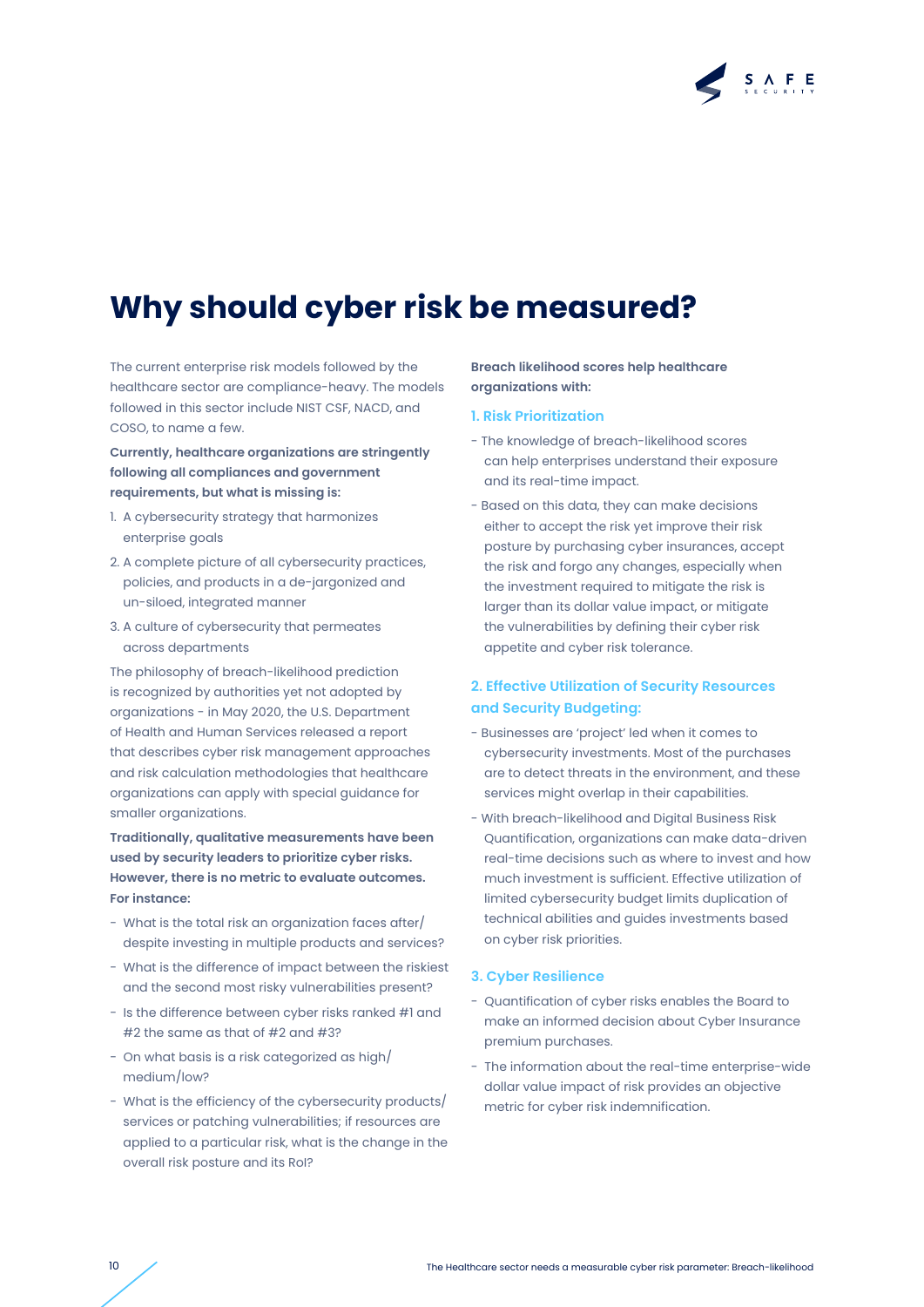

### **4. Communicating cybersecurity to the Management, Board, and Key Stakeholders**

- According to guidelines, the CEO can be held directly liable for breaches (according to the GDPR). This makes it essential to carry out effective communication to enhance trust from the Board and EC on the cybersecurity team. In addition, a clearer cyber risk understanding facilitates the integration of cyber risk management with enterprise risk management. This makes it more likely for cybersecurity budgets to be increased, based on the Board's understanding of the financial impact of a data breach.
- Stepping away from abstract concepts based on FUD (Fear, Uncertainty, and Doubt), standardizing cybersecurity in terms of a breach-likelihood score that represents the financial impact of a breach is one of the simplest ways to communicate the cyber risks in business terms.

#### **5. Competitive Advantage:**

- Every vector of an enterprise people (employees and patients), policies, processes, technologies, third-party suppliers, and cybersecurity products/ services - impacts the likelihood of a breach.
- The objective representation of the real-time impact of each element in terms of breach likelihood helps in effective cybersecurity strategies and appropriate resource allocation.

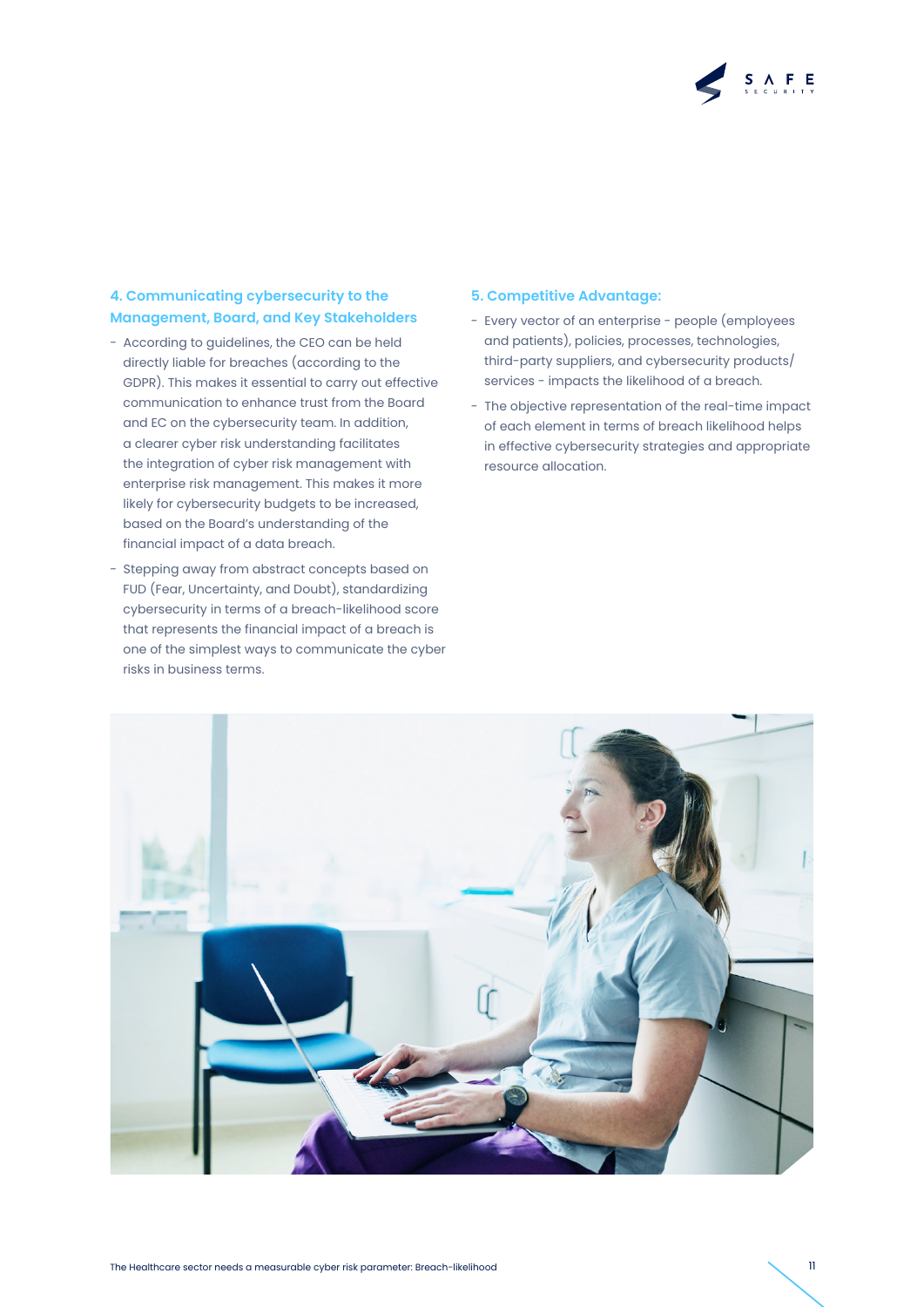

## **SAFE - a unique method to measure an organization's digital business risk.**

SAFE - Security Assessment Framework for Enterprise - is a game-changer in the "Cybersecurity and Digital Business Risk Quantification" (CRQ) space. The Supervised Machine Learning engine of SAFE gives an output both in the form of a Breach Likelihood Score (between 0-5) and the dollar value risk the organization faces, along with providing prioritized actionable insights based on technical cybersecurity signals, external threat intelligence, and business context of what and where are the "weakest links" across people, process and technology. This will enable an organization to measure and mitigate its cyber risk in real-time.

**SAFE allows an organization to get an Enterprise-Wide, Objective, Consistent & Real-Time Visibility of its overall Cyber Risk Posture that can be decomposed into five vectors:**

#### **1. People Assessment (via SAFE Me)**

A zero-permission mobile application to be downloaded by every employee of the organization that helps them assess their cybersecurity awareness, protect their mobile devices (by monitoring cybersecurity controls of their phones), and monitor their deep and dark web exposures. It allows the organization to run cybersecurity awareness campaigns from a library of over a hundred multilanguage nano (3-minute) cybersecurity courses and quiz along with monitoring daily of the employee's personal information/password that is leaked to the deep and dark web and put this together in our Scoring Engine to give a score per employee.

#### **2. Process / Policies Assessment**

Based on inputs of each cybersecurity policy deployed across an enterprise, a score is generated per policy. There is a repository of 25+ compliances, over 40 cybersecurity policies, and 4400+ processlevel controls. These policies are mapped to popular compliance frameworks such as NIST CSF, NIST SP 800-53, PCI DSS 3.2, ISO 27001, among others.

#### **3. Technology**

Daily Security Configuration (Hardening) Controls Scanning of every IP Address and taking API feeds of vulnerability scanners in the IT/Cloud Network of the organization and its data ingested into our scoring engine to give output as a score per IP address / Application or Cloud Instance. SAFE applies a patented Bayesian Network-based supervised Machine Learning algorithm to assign a score between 0 to 5 to every asset - a normalized view to provide an objective understanding, aligned with the breach likelihood of your organization through the asset.

#### **4. Third-party**

Through SAFE - X, enterprises receive a real-time 360 degree Endpoint, People, and SaaS-based cyber risk assessment of all third-party vendors in the business network. This eliminates blind spots arising from pointin-time assessments that rely on 'trusting' the vendor to be truthful about their cybersecurity practices. It also assesses all vendors, not just the largest or top 10-15% of the riskiest vendors. It also enables you to contextualize and prioritize the risk information collected to strategically allocate and mitigate cyber risks. This allows truly data-driven prioritization of cyber risks through information regarding third-party breach-likelihood.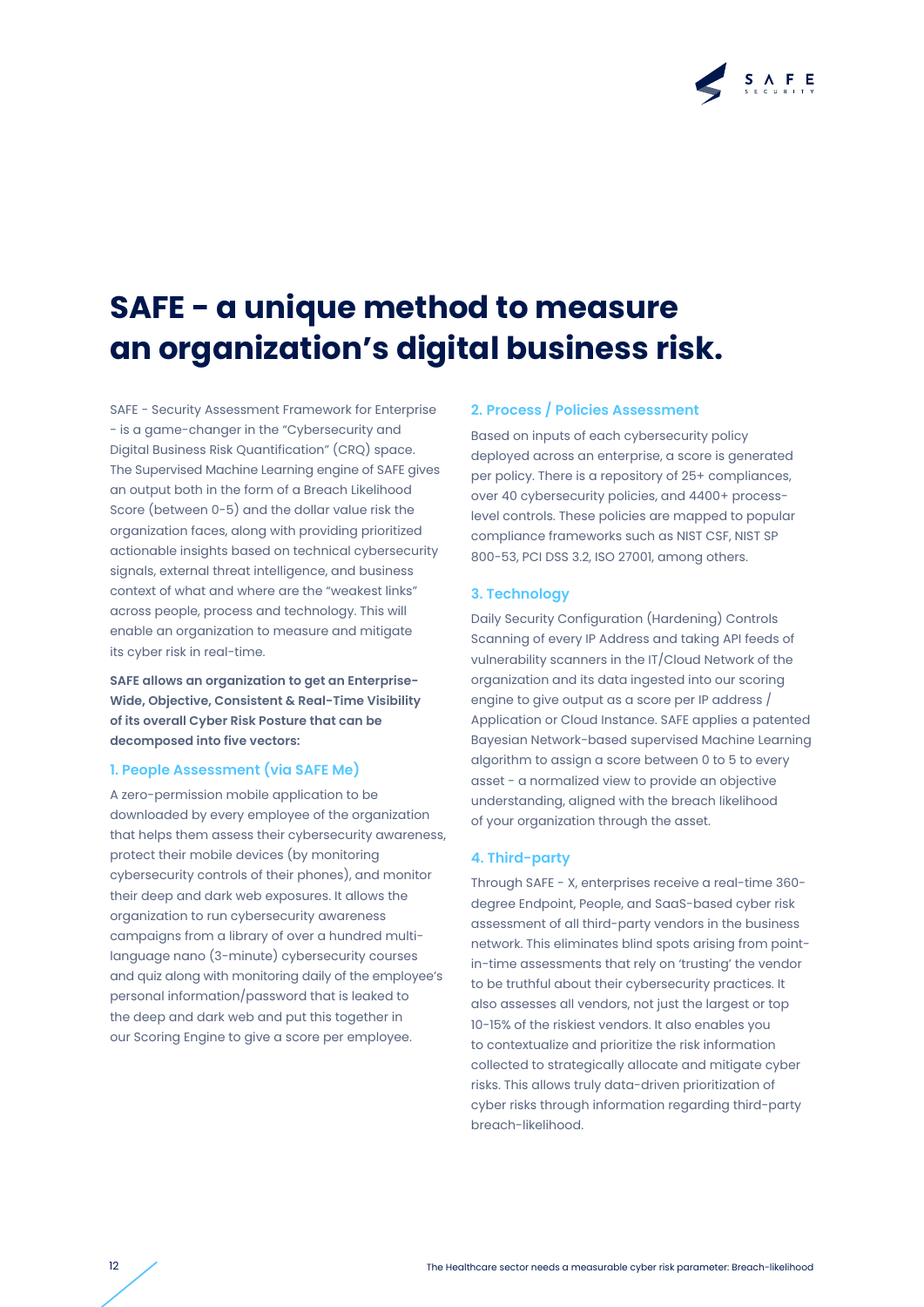

#### **5. Cybersecurity Products**

Score per cybersecurity product on how they are implemented within the network. Some of it (e.g., NGFW, EDR, SIEM) will be based on API feeds, while other categories of products will be objective questionnaire-based.

#### **SAFE Scoring Model:**

The SAFE scoring model has been built as joint research at Massachusetts Institute of Technology (MIT) that incorporates cybersecurity sensors data,

external threat intelligence, and business context and places it together in a Bayesian Network of a Supervised Machine Learning risk quantification engine to give out scores and dollar value risk that the organization is facing. The scores are calculated at a macro and micro level and can also be measured for particular Lines of Business (LoB) / Crown Jewels / Departments. The SAFE score output is essentially a function of how likely an enterprise will get breached in the next twelve months based on their real-time cyber risk posture.

### **Conclusion**

By adopting a quantitative risk-based cybersecurity strategy, healthcare organizations are more equipped to direct investments, identify and address critical skills gaps, evaluate the efficiency and effectiveness of control frameworks and suggest business justifications for security investments. By objectively measuring the risks, the Board and security teams can truly appreciate the dollar value impact of data breaches. More fundamentally, chief information security officers and chief information officers can provide their internal and external stakeholders with data-driven answers around how secure they are today.

- 1. A predictive analysis of your enterprise's breach likelihood
- 2. Prioritized actionable insights based on your current cyber risk posture
- 3. Objective assessment of the cyber risk posture of electronic Medical systems, Medical Devices, Departments, hospital/ clinic branches, patient data, and more
- 4. Consistent monitoring and assessment of internal and external technology and cybersecurity Products
- 5. Real-time quantification of risk posed by your employees/ vendors across the devices they use, deep & dark web, their cyber consciousness, amongst others